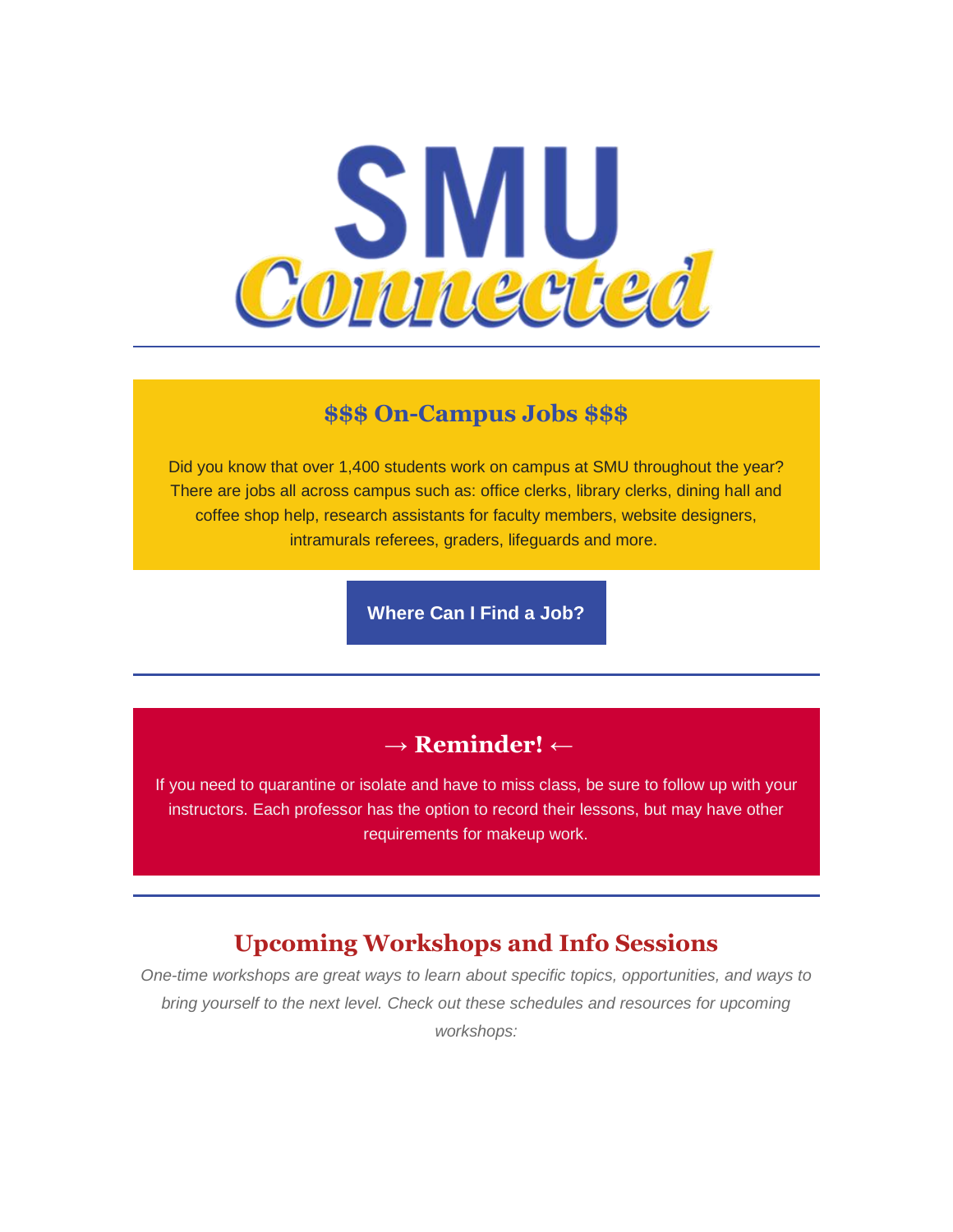

# **Fall 2021**

**Creating a Personal Brand & Network** Mon. Sep 20 at 4:00pm **HTSC 126** 

> **How to Create Your First Budget** Mon. Sep 27 at 4:00pm **Virtual**

**Understanding Healthcare Benefits** Mon. Oct 4 at 4:00pm **HTSC 126** 

How to Save, Invest & Retire a Millionaire Mon. Oct 18 at 4:00pm **Virtual** 

> **Identifying Career Fit** Mon, Oct 25 at 4:00 pm **HTSC 126**

**Finding Occupational Wellness** Mon, Nov 1 at 4:00 pm **HTSC 126** 

**Navigating Job Offer Negotiations** Mon. Nov 8 at 4:00pm **HTSC 126** 

**Effective Research & Other Aspects of Citizenship** Mon. Nov 15 at 4:00pm **Virtual** 

**How to Be Effective Through Self-Management** Mon. Nov 22 at 4:00pm **Virtual** 

Find more information and RSVP for these events at https://bit.ly/3it59Q0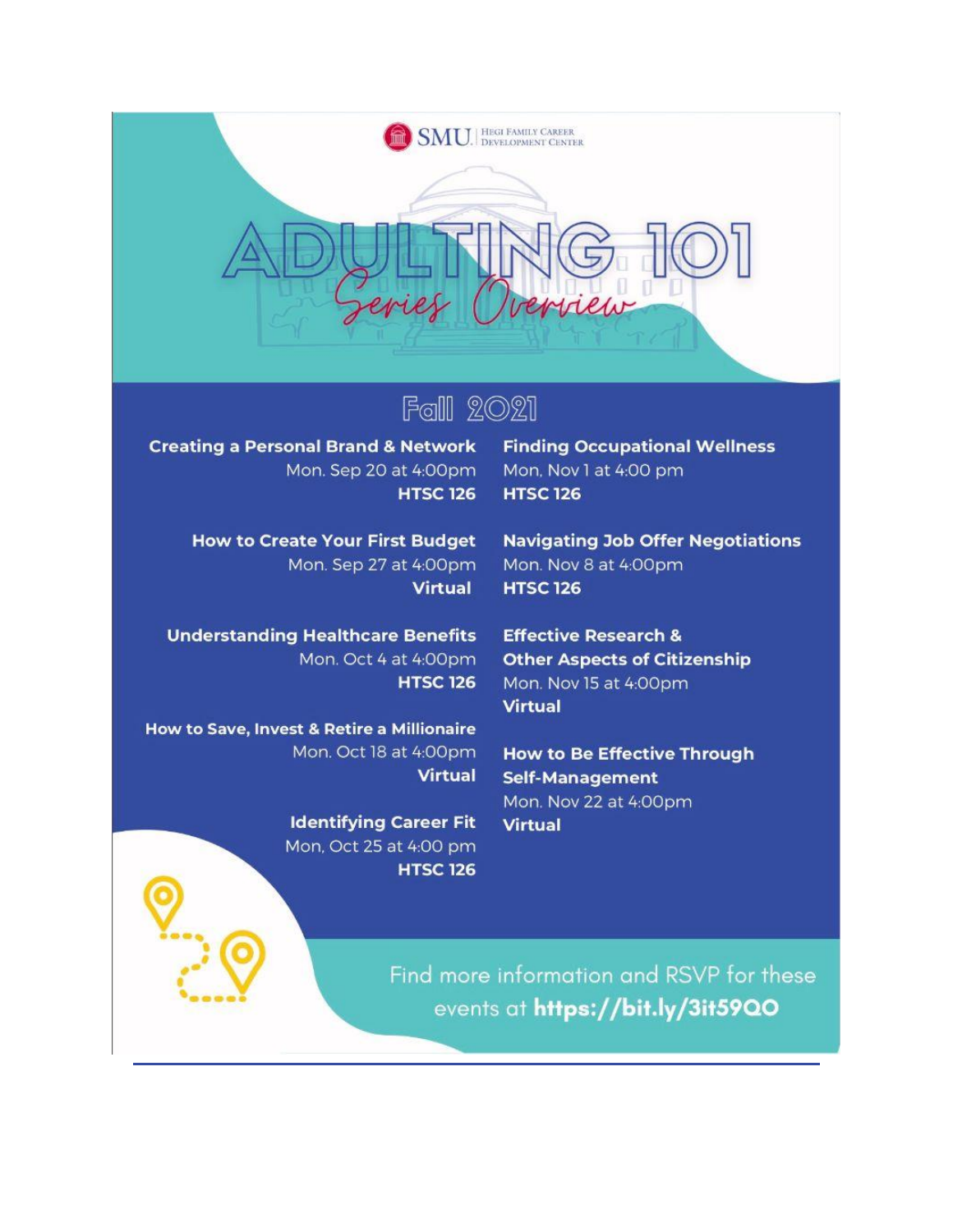# **Overcoming Perfectionism Workshop**

Counseling Services at the Dr. Bob Smith Health Center offers four group counseling sessions to help you overcome perfectionism. The sessions will be conducted virtually throughout the semester on these dates:

- **Tuesdays at 3 pm** on Sept. 21, Sept. 28, & Oct. 5
- **Wednesdays at 3 pm** on Oct. 27, Nov. 3, Nov. 10, & Nov. 17
- **Thursdays at 4 pm** on Oct. 14, Oct. 21, Oct. 28, & Nov. 5

**[Learn More Here](https://smu.us2.list-manage.com/track/click?u=05c2f1f614b1eab7f31c0ceab&id=997955f0e6&e=6b818bfc4c)**

# **Library Workshops**

Fondren Library offers virtual workshops throughout the semester on a variety of topics, from conducting a literature review to learning new software systems. Clic[khere](https://smu.us2.list-manage.com/track/click?u=05c2f1f614b1eab7f31c0ceab&id=5187f28a73&e=6b818bfc4c) to register and learn more.

## **Even More Workshops!**

- **Office of Information Technology** offers in-person and virtual IT Training for the SMU Community. View the schedule and register [here.](https://smu.us2.list-manage.com/track/click?u=05c2f1f614b1eab7f31c0ceab&id=0ce282c3d4&e=6b818bfc4c)
- **A-LEC** offers 45-60 minute workshops throughout the semester that teach helpful skills, such as time management and test preparation. Learn more [here.](https://smu.us2.list-manage.com/track/click?u=05c2f1f614b1eab7f31c0ceab&id=fcbcb11daa&e=6b818bfc4c)
- **Hegi Family Career Development Team** has drop-in hours Monday-Thursday at 10 am-12 pm and 2-4 pm for resume and career advice. The also offer info sessions at various times about Resumes, Cover letters, and LinkedIn. For info, go to [Handshake](https://smu.us2.list-manage.com/track/click?u=05c2f1f614b1eab7f31c0ceab&id=000b2eeef3&e=6b818bfc4c)